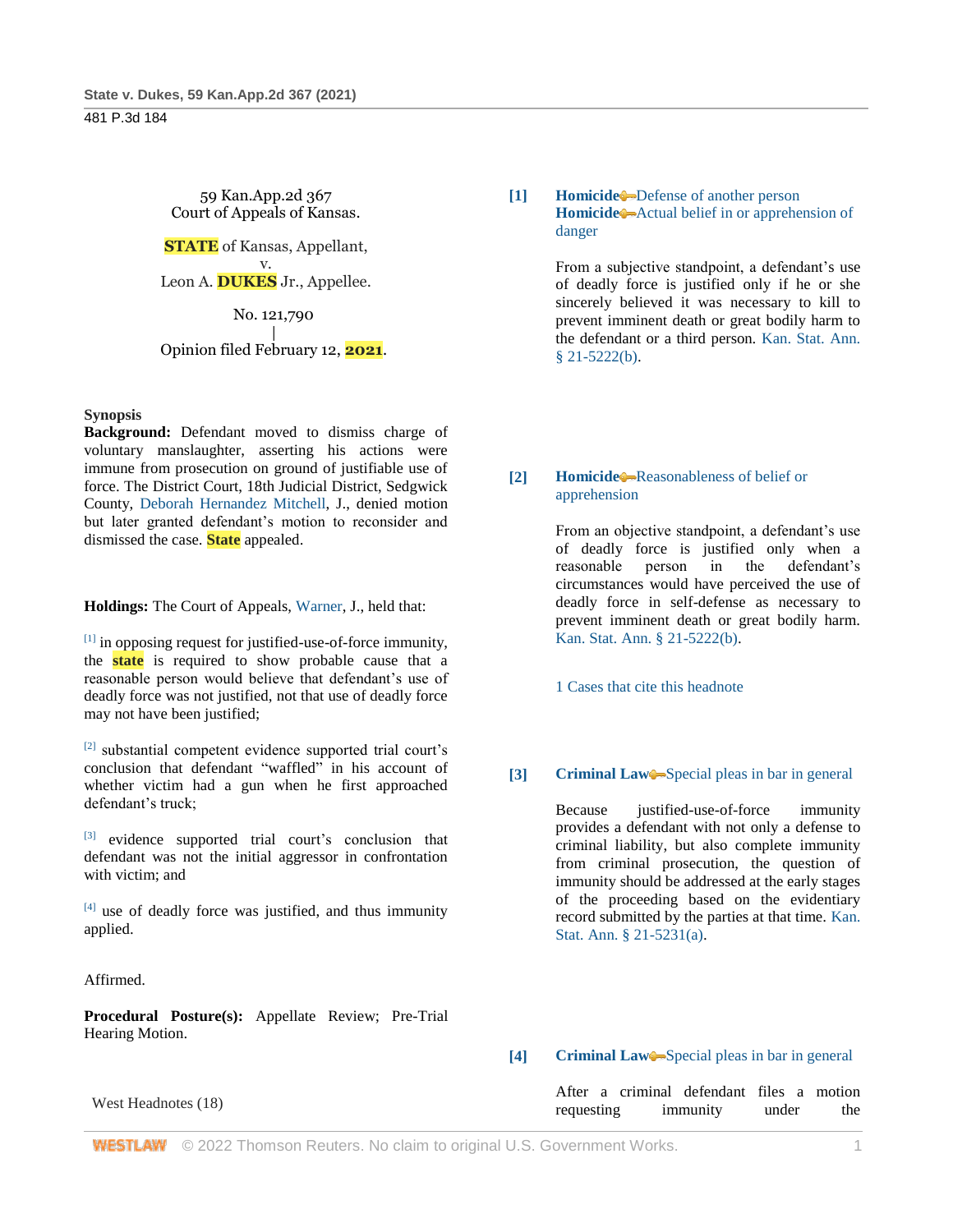justified-use-of-force immunity statute, the **state** must come forward with evidence to show probable cause that the defendant's use of force was not statutorily justified. [Kan. Stat. Ann. §](http://www.westlaw.com/Link/Document/FullText?findType=L&pubNum=1001553&cite=KSSTS21-5231&originatingDoc=Ie37bdd206d5711eb94258f3a22fa6b9e&refType=LQ&originationContext=document&vr=3.0&rs=cblt1.0&transitionType=DocumentItem&contextData=(sc.Search))  [21-5231.](http://www.westlaw.com/Link/Document/FullText?findType=L&pubNum=1001553&cite=KSSTS21-5231&originatingDoc=Ie37bdd206d5711eb94258f3a22fa6b9e&refType=LQ&originationContext=document&vr=3.0&rs=cblt1.0&transitionType=DocumentItem&contextData=(sc.Search))

#### **[5] [Criminal Law](http://www.westlaw.com/Browse/Home/KeyNumber/110/View.html?docGuid=Ie37bdd206d5711eb94258f3a22fa6b9e&originationContext=document&vr=3.0&rs=cblt1.0&transitionType=DocumentItem&contextData=(sc.Search))** [Special pleas in bar in general](http://www.westlaw.com/Browse/Home/KeyNumber/110k286/View.html?docGuid=Ie37bdd206d5711eb94258f3a22fa6b9e&originationContext=document&vr=3.0&rs=cblt1.0&transitionType=DocumentItem&contextData=(sc.Search))

To show probable cause that a defendant's use of force was not statutorily justified, the **state** must convince the district court that the evidence is sufficient for a person of ordinary prudence and caution to conscientiously entertain a reasonable belief of the defendant's guilt despite the claim of justified-use-of-force immunity; the **state** must show probable cause that the defendant did not honestly believe the use of force was necessary or that a reasonable person would not believe the use of force was necessary under the circumstances. [Kan. Stat.](http://www.westlaw.com/Link/Document/FullText?findType=L&pubNum=1001553&cite=KSSTS21-5231&originatingDoc=Ie37bdd206d5711eb94258f3a22fa6b9e&refType=LQ&originationContext=document&vr=3.0&rs=cblt1.0&transitionType=DocumentItem&contextData=(sc.Search))  [Ann. § 21-5231.](http://www.westlaw.com/Link/Document/FullText?findType=L&pubNum=1001553&cite=KSSTS21-5231&originatingDoc=Ie37bdd206d5711eb94258f3a22fa6b9e&refType=LQ&originationContext=document&vr=3.0&rs=cblt1.0&transitionType=DocumentItem&contextData=(sc.Search))

[1 Cases that cite this headnote](http://www.westlaw.com/Link/RelatedInformation/DocHeadnoteLink?docGuid=Ie37bdd206d5711eb94258f3a22fa6b9e&headnoteId=205295952900520210705070746&originationContext=document&vr=3.0&rs=cblt1.0&transitionType=CitingReferences&contextData=(sc.Search))

#### **[6] [Criminal Law](http://www.westlaw.com/Browse/Home/KeyNumber/110/View.html?docGuid=Ie37bdd206d5711eb94258f3a22fa6b9e&originationContext=document&vr=3.0&rs=cblt1.0&transitionType=DocumentItem&contextData=(sc.Search))** [Special pleas in bar in general](http://www.westlaw.com/Browse/Home/KeyNumber/110k286/View.html?docGuid=Ie37bdd206d5711eb94258f3a22fa6b9e&originationContext=document&vr=3.0&rs=cblt1.0&transitionType=DocumentItem&contextData=(sc.Search))

The **state** may overcome a defendant's request for justified-use-of-force immunity by demonstrating that the defendant was the initial aggressor and thus provoked the use of force. [Kan. Stat. Ann. §§ 21-5226,](http://www.westlaw.com/Link/Document/FullText?findType=L&pubNum=1001553&cite=KSSTS21-5226&originatingDoc=Ie37bdd206d5711eb94258f3a22fa6b9e&refType=LQ&originationContext=document&vr=3.0&rs=cblt1.0&transitionType=DocumentItem&contextData=(sc.Search)) [21-5231.](http://www.westlaw.com/Link/Document/FullText?findType=L&pubNum=1001553&cite=KSSTS21-5231&originatingDoc=Ie37bdd206d5711eb94258f3a22fa6b9e&refType=LQ&originationContext=document&vr=3.0&rs=cblt1.0&transitionType=DocumentItem&contextData=(sc.Search))

### **[7] [Criminal Law](http://www.westlaw.com/Browse/Home/KeyNumber/110/View.html?docGuid=Ie37bdd206d5711eb94258f3a22fa6b9e&originationContext=document&vr=3.0&rs=cblt1.0&transitionType=DocumentItem&contextData=(sc.Search))** [Special pleas in bar in general](http://www.westlaw.com/Browse/Home/KeyNumber/110k286/View.html?docGuid=Ie37bdd206d5711eb94258f3a22fa6b9e&originationContext=document&vr=3.0&rs=cblt1.0&transitionType=DocumentItem&contextData=(sc.Search))

On a motion for justified-use-of-force immunity, the district court must consider the totality of the circumstances, weigh the evidence before it without deference to the **state**, and determine whether the **state** has carried its burden to establish probable cause that the person's use of force was not statutorily justified. [Kan. Stat.](http://www.westlaw.com/Link/Document/FullText?findType=L&pubNum=1001553&cite=KSSTS21-5231&originatingDoc=Ie37bdd206d5711eb94258f3a22fa6b9e&refType=LQ&originationContext=document&vr=3.0&rs=cblt1.0&transitionType=DocumentItem&contextData=(sc.Search))  [Ann. § 21-5231.](http://www.westlaw.com/Link/Document/FullText?findType=L&pubNum=1001553&cite=KSSTS21-5231&originatingDoc=Ie37bdd206d5711eb94258f3a22fa6b9e&refType=LQ&originationContext=document&vr=3.0&rs=cblt1.0&transitionType=DocumentItem&contextData=(sc.Search))

#### **[8] [Criminal Law](http://www.westlaw.com/Browse/Home/KeyNumber/110/View.html?docGuid=Ie37bdd206d5711eb94258f3a22fa6b9e&originationContext=document&vr=3.0&rs=cblt1.0&transitionType=DocumentItem&contextData=(sc.Search))** [Special pleas in bar in general](http://www.westlaw.com/Browse/Home/KeyNumber/110k286/View.html?docGuid=Ie37bdd206d5711eb94258f3a22fa6b9e&originationContext=document&vr=3.0&rs=cblt1.0&transitionType=DocumentItem&contextData=(sc.Search))

To decide whether the **state** has met its burden to show probable cause that the defendant's use of force was not justified, as will defeat a defendant's motion for immunity from prosecution based on justifiable use of force, the district court must first make findings of fact based on the evidence presented at the hearing and the parties' stipulations, and then draw a legal conclusion, based on the totality of the circumstances, as to whether the **state** has met its burden to show the case should go forward. [Kan. Stat. Ann. § 21-5231.](http://www.westlaw.com/Link/Document/FullText?findType=L&pubNum=1001553&cite=KSSTS21-5231&originatingDoc=Ie37bdd206d5711eb94258f3a22fa6b9e&refType=LQ&originationContext=document&vr=3.0&rs=cblt1.0&transitionType=DocumentItem&contextData=(sc.Search))

#### **[9] [Criminal Law](http://www.westlaw.com/Browse/Home/KeyNumber/110/View.html?docGuid=Ie37bdd206d5711eb94258f3a22fa6b9e&originationContext=document&vr=3.0&rs=cblt1.0&transitionType=DocumentItem&contextData=(sc.Search))** [Special pleas in bar in general](http://www.westlaw.com/Browse/Home/KeyNumber/110k286/View.html?docGuid=Ie37bdd206d5711eb94258f3a22fa6b9e&originationContext=document&vr=3.0&rs=cblt1.0&transitionType=DocumentItem&contextData=(sc.Search))

Though a district court need not make particularized findings on the record regarding its analysis of whether the **state** has established probable cause for a case to proceed beyond the request for justified-use-of-force immunity, the record must nevertheless demonstrate that the court not only recognized but also applied the appropriate legal standard. [Kan. Stat. Ann. §](http://www.westlaw.com/Link/Document/FullText?findType=L&pubNum=1001553&cite=KSSTS21-5231&originatingDoc=Ie37bdd206d5711eb94258f3a22fa6b9e&refType=LQ&originationContext=document&vr=3.0&rs=cblt1.0&transitionType=DocumentItem&contextData=(sc.Search))  [21-5231.](http://www.westlaw.com/Link/Document/FullText?findType=L&pubNum=1001553&cite=KSSTS21-5231&originatingDoc=Ie37bdd206d5711eb94258f3a22fa6b9e&refType=LQ&originationContext=document&vr=3.0&rs=cblt1.0&transitionType=DocumentItem&contextData=(sc.Search))

## **[10] [Criminal Law](http://www.westlaw.com/Browse/Home/KeyNumber/110/View.html?docGuid=Ie37bdd206d5711eb94258f3a22fa6b9e&originationContext=document&vr=3.0&rs=cblt1.0&transitionType=DocumentItem&contextData=(sc.Search))** [Pleas](http://www.westlaw.com/Browse/Home/KeyNumber/110k1158.7/View.html?docGuid=Ie37bdd206d5711eb94258f3a22fa6b9e&originationContext=document&vr=3.0&rs=cblt1.0&transitionType=DocumentItem&contextData=(sc.Search))

Appellate courts review the factual findings underlying a district court's ruling on justified-use-of-force immunity for substantial competent evidence, deferring to those findings if they are supported by legal and relevant evidence in the record. [Kan. Stat. Ann. §](http://www.westlaw.com/Link/Document/FullText?findType=L&pubNum=1001553&cite=KSSTS21-5231&originatingDoc=Ie37bdd206d5711eb94258f3a22fa6b9e&refType=LQ&originationContext=document&vr=3.0&rs=cblt1.0&transitionType=DocumentItem&contextData=(sc.Search))  [21-5231.](http://www.westlaw.com/Link/Document/FullText?findType=L&pubNum=1001553&cite=KSSTS21-5231&originatingDoc=Ie37bdd206d5711eb94258f3a22fa6b9e&refType=LQ&originationContext=document&vr=3.0&rs=cblt1.0&transitionType=DocumentItem&contextData=(sc.Search))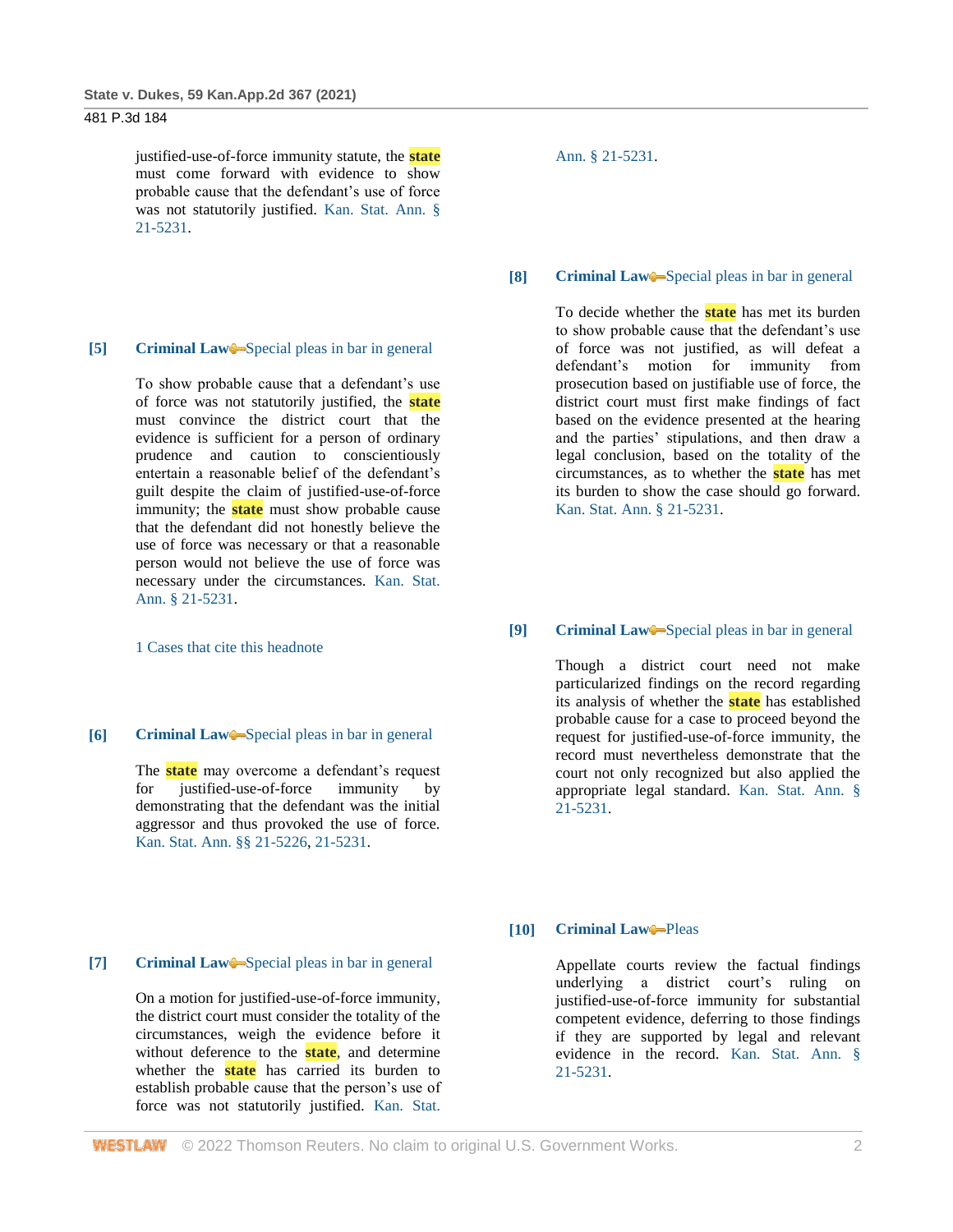### the accused's guilt.

## **[11] [Criminal Law](http://www.westlaw.com/Browse/Home/KeyNumber/110/View.html?docGuid=Ie37bdd206d5711eb94258f3a22fa6b9e&originationContext=document&vr=3.0&rs=cblt1.0&transitionType=DocumentItem&contextData=(sc.Search))** [Pleas](http://www.westlaw.com/Browse/Home/KeyNumber/110k1158.7/View.html?docGuid=Ie37bdd206d5711eb94258f3a22fa6b9e&originationContext=document&vr=3.0&rs=cblt1.0&transitionType=DocumentItem&contextData=(sc.Search))

Court of Appeals does not reweigh conflicting evidence or second-guess a district court's credibility assessments when reviewing a district court's ruling on justified-use-of-force immunity. [Kan. Stat. Ann. § 21-5231.](http://www.westlaw.com/Link/Document/FullText?findType=L&pubNum=1001553&cite=KSSTS21-5231&originatingDoc=Ie37bdd206d5711eb94258f3a22fa6b9e&refType=LQ&originationContext=document&vr=3.0&rs=cblt1.0&transitionType=DocumentItem&contextData=(sc.Search))

## **[12] [Criminal Law](http://www.westlaw.com/Browse/Home/KeyNumber/110/View.html?docGuid=Ie37bdd206d5711eb94258f3a22fa6b9e&originationContext=document&vr=3.0&rs=cblt1.0&transitionType=DocumentItem&contextData=(sc.Search))** [Review De Novo](http://www.westlaw.com/Browse/Home/KeyNumber/110XXIV(L)13/View.html?docGuid=Ie37bdd206d5711eb94258f3a22fa6b9e&originationContext=document&vr=3.0&rs=cblt1.0&transitionType=DocumentItem&contextData=(sc.Search))

Court of Appeals reviews de novo the district court's ultimate legal conclusion as to the applicability of justified-use-of-force immunity. [Kan. Stat. Ann. § 21-5231.](http://www.westlaw.com/Link/Document/FullText?findType=L&pubNum=1001553&cite=KSSTS21-5231&originatingDoc=Ie37bdd206d5711eb94258f3a22fa6b9e&refType=LQ&originationContext=document&vr=3.0&rs=cblt1.0&transitionType=DocumentItem&contextData=(sc.Search))

#### [13] **[Criminal Law](http://www.westlaw.com/Browse/Home/KeyNumber/110/View.html?docGuid=Ie37bdd206d5711eb94258f3a22fa6b9e&originationContext=document&vr=3.0&rs=cblt1.0&transitionType=DocumentItem&contextData=(sc.Search))** [Special pleas in bar in general](http://www.westlaw.com/Browse/Home/KeyNumber/110k286/View.html?docGuid=Ie37bdd206d5711eb94258f3a22fa6b9e&originationContext=document&vr=3.0&rs=cblt1.0&transitionType=DocumentItem&contextData=(sc.Search))

In opposing a defendant's request for justified-use-of-force immunity, the **state** is required to show probable cause that a reasonable person would believe that defendant's use of deadly force was not justified, not that use of deadly force may not have been justified. Kan. Stat. Ann. §§ [21-5222\(b\),](http://www.westlaw.com/Link/Document/FullText?findType=L&pubNum=1001553&cite=KSSTS21-5222&originatingDoc=Ie37bdd206d5711eb94258f3a22fa6b9e&refType=SP&originationContext=document&vr=3.0&rs=cblt1.0&transitionType=DocumentItem&contextData=(sc.Search)#co_pp_a83b000018c76) [21-5231.](http://www.westlaw.com/Link/Document/FullText?findType=L&pubNum=1001553&cite=KSSTS21-5231&originatingDoc=Ie37bdd206d5711eb94258f3a22fa6b9e&refType=LQ&originationContext=document&vr=3.0&rs=cblt1.0&transitionType=DocumentItem&contextData=(sc.Search))

[1 Cases that cite this headnote](http://www.westlaw.com/Link/RelatedInformation/DocHeadnoteLink?docGuid=Ie37bdd206d5711eb94258f3a22fa6b9e&headnoteId=205295952901320210705070746&originationContext=document&vr=3.0&rs=cblt1.0&transitionType=CitingReferences&contextData=(sc.Search))

## **[14] [Criminal Law](http://www.westlaw.com/Browse/Home/KeyNumber/110/View.html?docGuid=Ie37bdd206d5711eb94258f3a22fa6b9e&originationContext=document&vr=3.0&rs=cblt1.0&transitionType=DocumentItem&contextData=(sc.Search))** Sufficient, reasonable, or [probable cause](http://www.westlaw.com/Browse/Home/KeyNumber/110k238(2)/View.html?docGuid=Ie37bdd206d5711eb94258f3a22fa6b9e&originationContext=document&vr=3.0&rs=cblt1.0&transitionType=DocumentItem&contextData=(sc.Search))

During a preliminary hearing in a criminal case, the **state** is not required to prove the elements of the crime charged beyond a reasonable doubt; instead, the **state** must convince the court that the evidence is sufficient to cause a person of ordinary prudence and caution to conscientiously entertain a reasonable belief of

## **[15] [Criminal Law](http://www.westlaw.com/Browse/Home/KeyNumber/110/View.html?docGuid=Ie37bdd206d5711eb94258f3a22fa6b9e&originationContext=document&vr=3.0&rs=cblt1.0&transitionType=DocumentItem&contextData=(sc.Search))** [Special pleas in bar in general](http://www.westlaw.com/Browse/Home/KeyNumber/110k286/View.html?docGuid=Ie37bdd206d5711eb94258f3a22fa6b9e&originationContext=document&vr=3.0&rs=cblt1.0&transitionType=DocumentItem&contextData=(sc.Search))

When a defendant requests justified-use-of-force immunity, the **State** is not required to provide a level of proof necessary to sustain a criminal conviction; rather, the **State** must show that a person of ordinary prudence and caution would not believe the use of force was necessary to protect the defendant or another person from a qualifying injury. [Kan. Stat. Ann. § 21-5231.](http://www.westlaw.com/Link/Document/FullText?findType=L&pubNum=1001553&cite=KSSTS21-5231&originatingDoc=Ie37bdd206d5711eb94258f3a22fa6b9e&refType=LQ&originationContext=document&vr=3.0&rs=cblt1.0&transitionType=DocumentItem&contextData=(sc.Search))

#### **[16] [Criminal Law](http://www.westlaw.com/Browse/Home/KeyNumber/110/View.html?docGuid=Ie37bdd206d5711eb94258f3a22fa6b9e&originationContext=document&vr=3.0&rs=cblt1.0&transitionType=DocumentItem&contextData=(sc.Search))** [Special pleas in bar in general](http://www.westlaw.com/Browse/Home/KeyNumber/110k286/View.html?docGuid=Ie37bdd206d5711eb94258f3a22fa6b9e&originationContext=document&vr=3.0&rs=cblt1.0&transitionType=DocumentItem&contextData=(sc.Search))

Substantial competent evidence at hearing on defendant's request for justified-use-of-force immunity in prosecution for voluntary manslaughter supported trial court's finding that defendant "waffled," that is, vacillated, in his account of whether victim had a gun when he first approached defendant's truck; evidence indicated that defendant initially told police that victim had a gun when he first approached defendant's truck in parking lot where defendant shot victim, but defendant acknowledged at hearing that victim probably did not have gun when victim first approached truck, and defendant testified he thought he saw victim with a gun when defendant was driving out of parking lot. [Kan. Stat. Ann. §§ 21-5222\(b\),](http://www.westlaw.com/Link/Document/FullText?findType=L&pubNum=1001553&cite=KSSTS21-5222&originatingDoc=Ie37bdd206d5711eb94258f3a22fa6b9e&refType=SP&originationContext=document&vr=3.0&rs=cblt1.0&transitionType=DocumentItem&contextData=(sc.Search)#co_pp_a83b000018c76) [21-5231.](http://www.westlaw.com/Link/Document/FullText?findType=L&pubNum=1001553&cite=KSSTS21-5231&originatingDoc=Ie37bdd206d5711eb94258f3a22fa6b9e&refType=LQ&originationContext=document&vr=3.0&rs=cblt1.0&transitionType=DocumentItem&contextData=(sc.Search))

#### [17] **[Criminal Law](http://www.westlaw.com/Browse/Home/KeyNumber/110/View.html?docGuid=Ie37bdd206d5711eb94258f3a22fa6b9e&originationContext=document&vr=3.0&rs=cblt1.0&transitionType=DocumentItem&contextData=(sc.Search))** [Special pleas in bar in general](http://www.westlaw.com/Browse/Home/KeyNumber/110k286/View.html?docGuid=Ie37bdd206d5711eb94258f3a22fa6b9e&originationContext=document&vr=3.0&rs=cblt1.0&transitionType=DocumentItem&contextData=(sc.Search))

Evidence supported trial court's conclusion that defendant was not the initial aggressor in confrontation with victim, and thus defendant was entitled to justified-use-of-force immunity in prosecution for voluntary manslaughter, even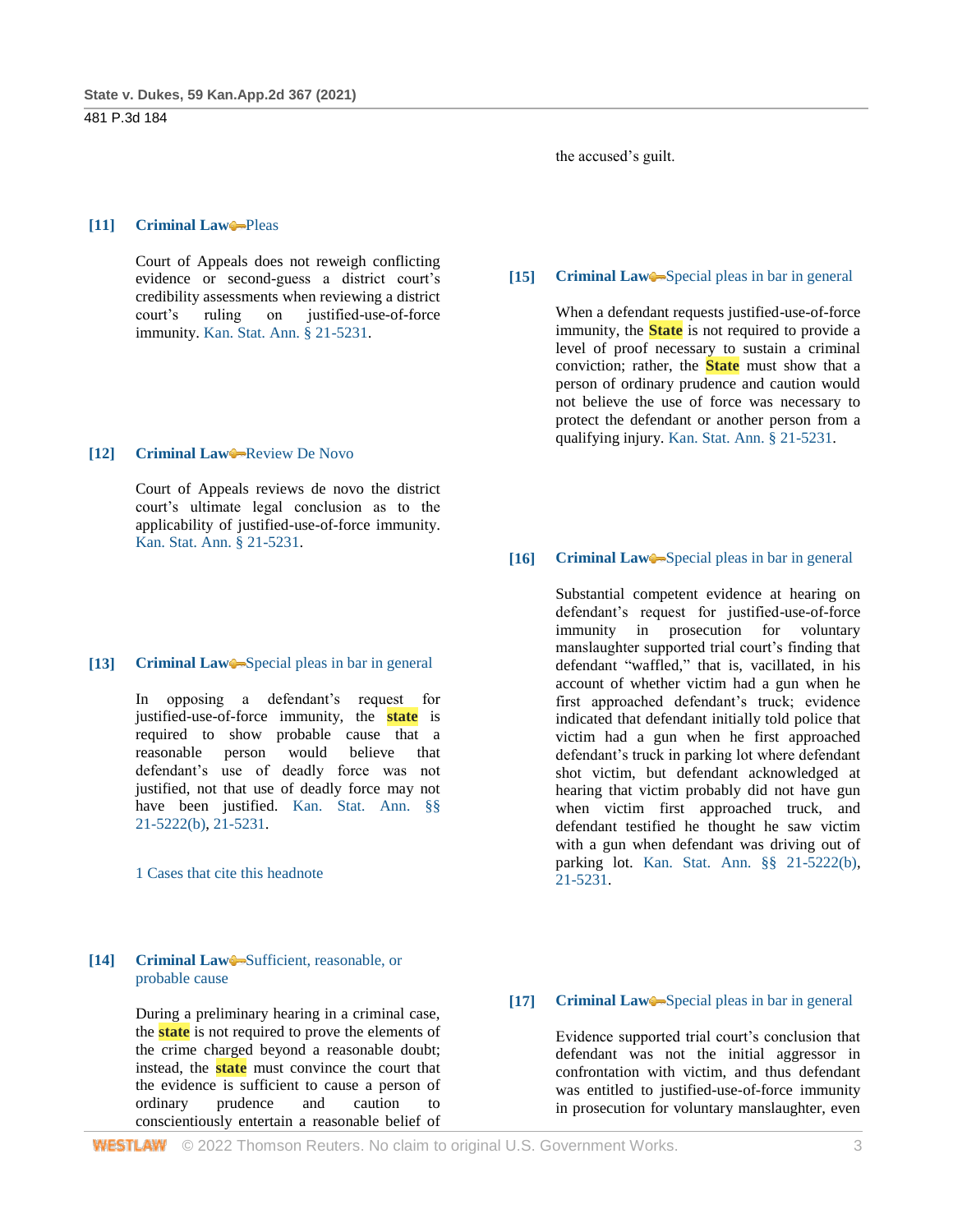though evidence conflicted as to whether victim had gun when he first approached defendant's truck, and even though defendant pointed his gun at victim in an effort to deter his aggressive approach; defendant had received several threatening messages written by victim the previous day, and victim was aggressive and confrontational when he approached defendant's truck. [Kan. Stat. Ann. §§ 21-5221\(a\)\(2\),](http://www.westlaw.com/Link/Document/FullText?findType=L&pubNum=1001553&cite=KSSTS21-5221&originatingDoc=Ie37bdd206d5711eb94258f3a22fa6b9e&refType=SP&originationContext=document&vr=3.0&rs=cblt1.0&transitionType=DocumentItem&contextData=(sc.Search)#co_pp_d86d0000be040) [21-5222\(b\),](http://www.westlaw.com/Link/Document/FullText?findType=L&pubNum=1001553&cite=KSSTS21-5222&originatingDoc=Ie37bdd206d5711eb94258f3a22fa6b9e&refType=SP&originationContext=document&vr=3.0&rs=cblt1.0&transitionType=DocumentItem&contextData=(sc.Search)#co_pp_a83b000018c76) [21-5226,](http://www.westlaw.com/Link/Document/FullText?findType=L&pubNum=1001553&cite=KSSTS21-5226&originatingDoc=Ie37bdd206d5711eb94258f3a22fa6b9e&refType=LQ&originationContext=document&vr=3.0&rs=cblt1.0&transitionType=DocumentItem&contextData=(sc.Search)) [21-5231.](http://www.westlaw.com/Link/Document/FullText?findType=L&pubNum=1001553&cite=KSSTS21-5231&originatingDoc=Ie37bdd206d5711eb94258f3a22fa6b9e&refType=LQ&originationContext=document&vr=3.0&rs=cblt1.0&transitionType=DocumentItem&contextData=(sc.Search))

### **[18] [Criminal Law](http://www.westlaw.com/Browse/Home/KeyNumber/110/View.html?docGuid=Ie37bdd206d5711eb94258f3a22fa6b9e&originationContext=document&vr=3.0&rs=cblt1.0&transitionType=DocumentItem&contextData=(sc.Search))** [Special pleas in bar in general](http://www.westlaw.com/Browse/Home/KeyNumber/110k286/View.html?docGuid=Ie37bdd206d5711eb94258f3a22fa6b9e&originationContext=document&vr=3.0&rs=cblt1.0&transitionType=DocumentItem&contextData=(sc.Search))

Defendant's use of deadly force against victim was justified, and thus justified-use-of-force immunity applied in prosecution for voluntary manslaughter; victim aggressively charged defendant's vehicle and threatened him, defendant only used deadly force when victim yelled, "I've got something for you" and darted to his car to retrieve his own gun, and victim was found with a loaded semi-automatic weapon close to his hand. [Kan. Stat. Ann. §§](http://www.westlaw.com/Link/Document/FullText?findType=L&pubNum=1001553&cite=KSSTS21-5222&originatingDoc=Ie37bdd206d5711eb94258f3a22fa6b9e&refType=SP&originationContext=document&vr=3.0&rs=cblt1.0&transitionType=DocumentItem&contextData=(sc.Search)#co_pp_a83b000018c76)  [21-5222\(b\),](http://www.westlaw.com/Link/Document/FullText?findType=L&pubNum=1001553&cite=KSSTS21-5222&originatingDoc=Ie37bdd206d5711eb94258f3a22fa6b9e&refType=SP&originationContext=document&vr=3.0&rs=cblt1.0&transitionType=DocumentItem&contextData=(sc.Search)#co_pp_a83b000018c76) [21-5231.](http://www.westlaw.com/Link/Document/FullText?findType=L&pubNum=1001553&cite=KSSTS21-5231&originatingDoc=Ie37bdd206d5711eb94258f3a22fa6b9e&refType=LQ&originationContext=document&vr=3.0&rs=cblt1.0&transitionType=DocumentItem&contextData=(sc.Search))

#### **\*\*186** *Syllabus by the Court*

1. [K.S.A. 2020 Supp. 21-5231\(a\)](http://www.westlaw.com/Link/Document/FullText?findType=L&pubNum=1001553&cite=KSSTS21-5231&originatingDoc=Ie37bdd206d5711eb94258f3a22fa6b9e&refType=SP&originationContext=document&vr=3.0&rs=cblt1.0&transitionType=DocumentItem&contextData=(sc.Search)#co_pp_8b3b0000958a4) **states** that a person who is justified in the use of deadly force under [K.S.A. 2020](http://www.westlaw.com/Link/Document/FullText?findType=L&pubNum=1001553&cite=KSSTS21-5222&originatingDoc=Ie37bdd206d5711eb94258f3a22fa6b9e&refType=SP&originationContext=document&vr=3.0&rs=cblt1.0&transitionType=DocumentItem&contextData=(sc.Search)#co_pp_a83b000018c76)  [Supp. 21-5222\(b\)](http://www.westlaw.com/Link/Document/FullText?findType=L&pubNum=1001553&cite=KSSTS21-5222&originatingDoc=Ie37bdd206d5711eb94258f3a22fa6b9e&refType=SP&originationContext=document&vr=3.0&rs=cblt1.0&transitionType=DocumentItem&contextData=(sc.Search)#co_pp_a83b000018c76) and whose conduct meets other statutory requirements is immune from criminal prosecution and civil action for that act.

2. After a defendant in a criminal case files a motion requesting immunity under [K.S.A. 2020 Supp. 21-5231,](http://www.westlaw.com/Link/Document/FullText?findType=L&pubNum=1001553&cite=KSSTS21-5231&originatingDoc=Ie37bdd206d5711eb94258f3a22fa6b9e&refType=LQ&originationContext=document&vr=3.0&rs=cblt1.0&transitionType=DocumentItem&contextData=(sc.Search)) the **State** must come forward with evidence establishing probable cause that the defendant's use of force was not statutorily justified. This generally means the **State** must show probable cause that (1) the defendant did not honestly believe the use of force was necessary or (2) a reasonable person would not believe the use of force was necessary under the circumstances.

3. Appellate courts review the factual findings underlying a district court's ruling on use-of-force immunity for substantial competent evidence, deferring to those findings if they are supported by legal and relevant evidence in the record. Appellate courts do not reweigh conflicting evidence or second-guess district courts' credibility assessments.

Appeal from Sedgwick District Court; DEBORAH HERNANDEZ MITCHELL, judge.

#### **Attorneys and Law Firms**

[Matt J. Maloney,](http://www.westlaw.com/Link/Document/FullText?findType=h&pubNum=176284&cite=0307981901&originatingDoc=Ie37bdd206d5711eb94258f3a22fa6b9e&refType=RQ&originationContext=document&vr=3.0&rs=cblt1.0&transitionType=DocumentItem&contextData=(sc.Search)) assistant district attorney, [Marc Bennett,](http://www.westlaw.com/Link/Document/FullText?findType=h&pubNum=176284&cite=0110913601&originatingDoc=Ie37bdd206d5711eb94258f3a22fa6b9e&refType=RQ&originationContext=document&vr=3.0&rs=cblt1.0&transitionType=DocumentItem&contextData=(sc.Search)) district attorney, and [Derek Schmidt,](http://www.westlaw.com/Link/Document/FullText?findType=h&pubNum=176284&cite=0456354901&originatingDoc=Ie37bdd206d5711eb94258f3a22fa6b9e&refType=RQ&originationContext=document&vr=3.0&rs=cblt1.0&transitionType=DocumentItem&contextData=(sc.Search)) attorney general, for appellant.

Patrick H. Dunn, of Kansas Appellate Defender Office, for appellee.

Befor[e Warner,](http://www.westlaw.com/Link/Document/FullText?findType=h&pubNum=176284&cite=0515654801&originatingDoc=Ie37bdd206d5711eb94258f3a22fa6b9e&refType=RQ&originationContext=document&vr=3.0&rs=cblt1.0&transitionType=DocumentItem&contextData=(sc.Search)) P.J., [Powell,](http://www.westlaw.com/Link/Document/FullText?findType=h&pubNum=176284&cite=0254694401&originatingDoc=Ie37bdd206d5711eb94258f3a22fa6b9e&refType=RQ&originationContext=document&vr=3.0&rs=cblt1.0&transitionType=DocumentItem&contextData=(sc.Search)) J., and [McAnany,](http://www.westlaw.com/Link/Document/FullText?findType=h&pubNum=176284&cite=0316835001&originatingDoc=Ie37bdd206d5711eb94258f3a22fa6b9e&refType=RQ&originationContext=document&vr=3.0&rs=cblt1.0&transitionType=DocumentItem&contextData=(sc.Search)) S.J.

## **Opinion**

[Warner,](http://www.westlaw.com/Link/Document/FullText?findType=h&pubNum=176284&cite=0515654801&originatingDoc=Ie37bdd206d5711eb94258f3a22fa6b9e&refType=RQ&originationContext=document&vr=3.0&rs=cblt1.0&transitionType=DocumentItem&contextData=(sc.Search)) J.:

**\*\*187 \*367** Kansas law immunizes a person from criminal prosecution when he or she uses deadly force while reasonably believing the force is necessary to protect that person or others from imminent death or great bodily harm. In recent years, Kansas appellate courts have considered the contours of use-of-force immunity on multiple occasions, often instructing district courts on **\*368** various aspects of the interpretation or application of the statutes that define it. This case presents a set of circumstances where the district court appropriately considered and applied the law, concluding Leon A. **Dukes** Jr. was immune from prosecution. We affirm the court's ruling.

## FACTUAL AND PROCEDURAL BACKGROUND

Leon "Tony" **Dukes** Jr. owned a barbershop in Wichita. Because **Dukes**' customers often paid for his services with cash, **Dukes** carried a concealed handgun for protection.

On June 19, 2018, **Dukes** finished at the barbershop and met up with a friend, Tanisha Bryant. Bryant and **Dukes**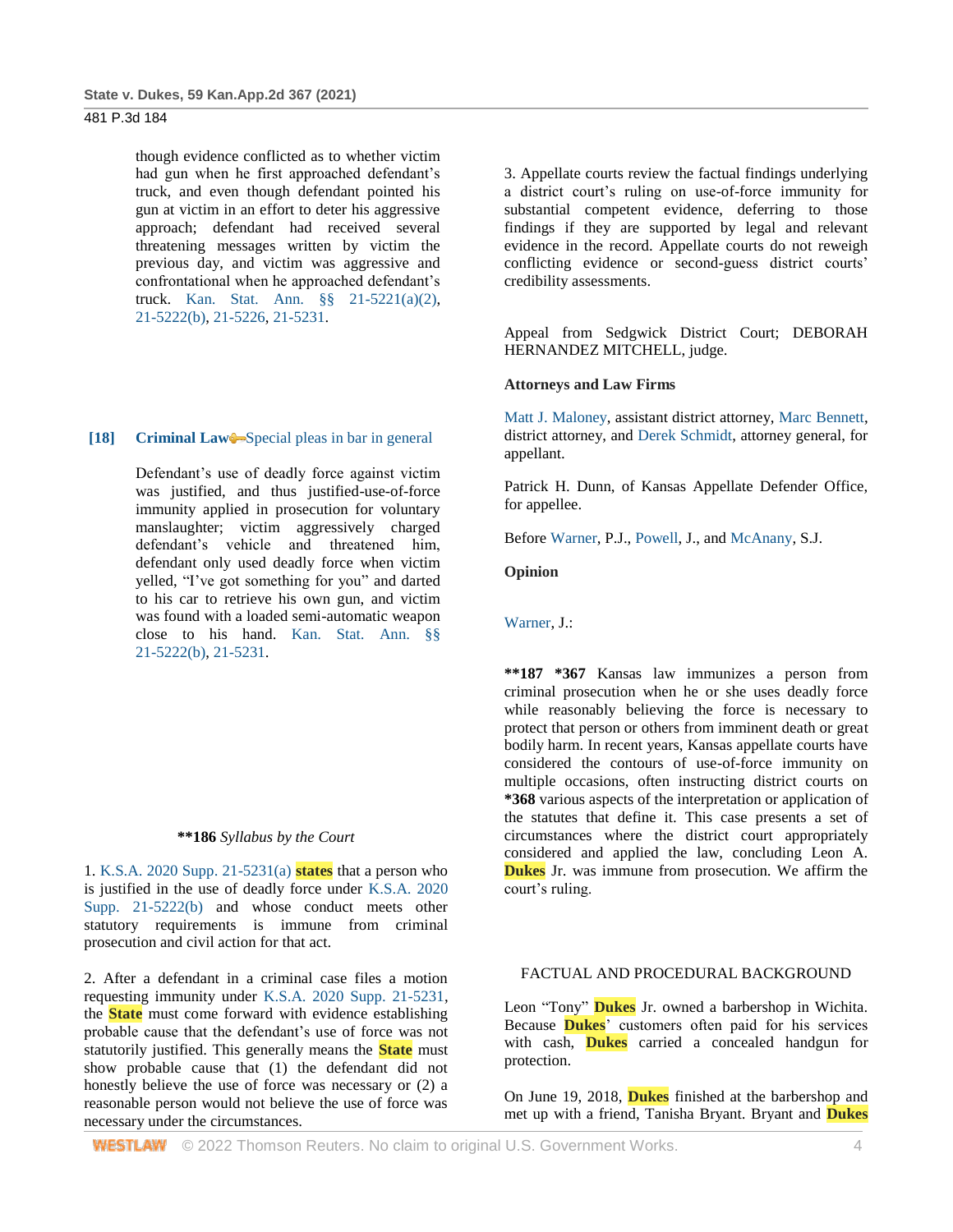ran an errand and then returned to let the cleaner into the shop. As the two waited in **Dukes**' truck, a car quickly pulled into the parking lot and abruptly stopped near the truck. Neither **Dukes** nor Bryant recognized the car or its occupants at first. But they could see that a man in the driver seat was yelling at a woman in the passenger seat. As they watched, the man appeared to punch the woman in the face. **Dukes** asked Bryant to stay calm, as he did not want to get involved; such confrontations were unfortunately common in the neighborhood.

The enraged driver (later identified as Lafian Berryman) got out of his car and started toward **Dukes**' truck. As he approached, Berryman shouted at the car's passenger (later identified as Leatha Lawton), "Where's the nigga at?" **Dukes** looked around, trying to find who Berryman might be referring to, but he and Bryant were the only other people in the parking lot. Lawton then got out of the car, and **Dukes** recognized her.

**Dukes** and Lawton had been involved in a relationship about a year before. More recently, Lawton had borrowed a small amount of money from **Dukes** so her son could put gas in his car, and she had paid him back about a week before the incident in the parking lot. A few days after she dropped the money off, Lawton messaged **Dukes** on Facebook, asking if he was still "loving" around." **Dukes** had responded that he had "just been chilling." The night before the encounter in the parking lot, **Dukes** had received a series of messages from Lawton's Facebook account, **stating**:

**\*369** "Nigga what you want with my bitch";

"A nigga you keep hitting the bitch up like im playing nigga I know where you work cuz";

"I will be at your shop today nigga";

"Both of y'all going to get fucc Ed up nigga";

"I ain't got nothing but time nigga";

"Think I'm playing"; and

"I will bust your ass behind this pussy bitch."

**\*\*188 Dukes** did not take these threats seriously when he received them.

As Lawton followed Berryman toward **Dukes**' truck, she shouted, "Tony, please tell him you and me ain't messed around." **Dukes** then addressed Berryman out of the cracked truck window, saying, "I ain't got nothing to do with that" and "I don't want no problems." Berryman continued towards the truck, and Bryant (who was terrified) told **Dukes** she thought Berryman had a gun. She then got out of the truck and ran away. Bryant later testified, "I remember the guy—the male outside the vehicle, he, like, pointed towards Tony's vehicle. And I'm not sure, I thought he had something in his hand at the time. And I remember hearing a gun cock."

**Dukes** drew his own handgun from between his seat and the console and pointed it at Berryman as he came up beside the truck in an effort to deter his assault, telling Berryman he did not "want any problems." When Berryman saw **Dukes**' gun, he said, "You want to play like that? Okay. I got something for you. I got something for you." Berryman ran to the passenger door of his car, which was closest to **Dukes**' truck. **Dukes** testified that he believed Berryman was going back to his car to get a gun: "Basically he was telling me he was going to get his gun .... I was thinking he was going to shoot me. He was telling me he was going to shoot me. ... There wasn't a doubt in my mind."

When Berryman reached the open passenger door, **Dukes** fired his weapon several times. **Dukes** later explained, "I fired the gun to save my life." He continued, "I'm just explaining the way I felt, and I was scared for my life." One of the shots hit Berryman in the left arm or shoulder and then lodged in his ribcage. Berryman died from the injury.

Surveillance footage did not show whether Berryman was armed when **Dukes** started shooting. But a loaded semi-automatic **\*370** handgun with a scratched-off serial number was later found under Berryman's body on the passenger seat of the car.

After firing his weapon, **Dukes** backed out of the parking lot—still holding his gun out the window—and drove away towards his grandmother's house. **Dukes** testified that he saw Berryman holding a gun as **Dukes** drove away. **Dukes** then called 911. Later, **Dukes** went back to the parking lot to speak to the police, telling them that he fired only after Berryman "[came] out with the gun" and pointed it at him.

The **State** charged **Dukes** with voluntary manslaughter, alleging he acted with an honest but unreasonable belief that deadly force was justified. **Dukes** moved to dismiss the charge, asserting his actions were immune from prosecution. He claimed that he "fired his gun ... in reasonable anticipation that [Berryman] intended to shoot him."

The district court held an evidentiary hearing on the immunity question. The court later issued a decision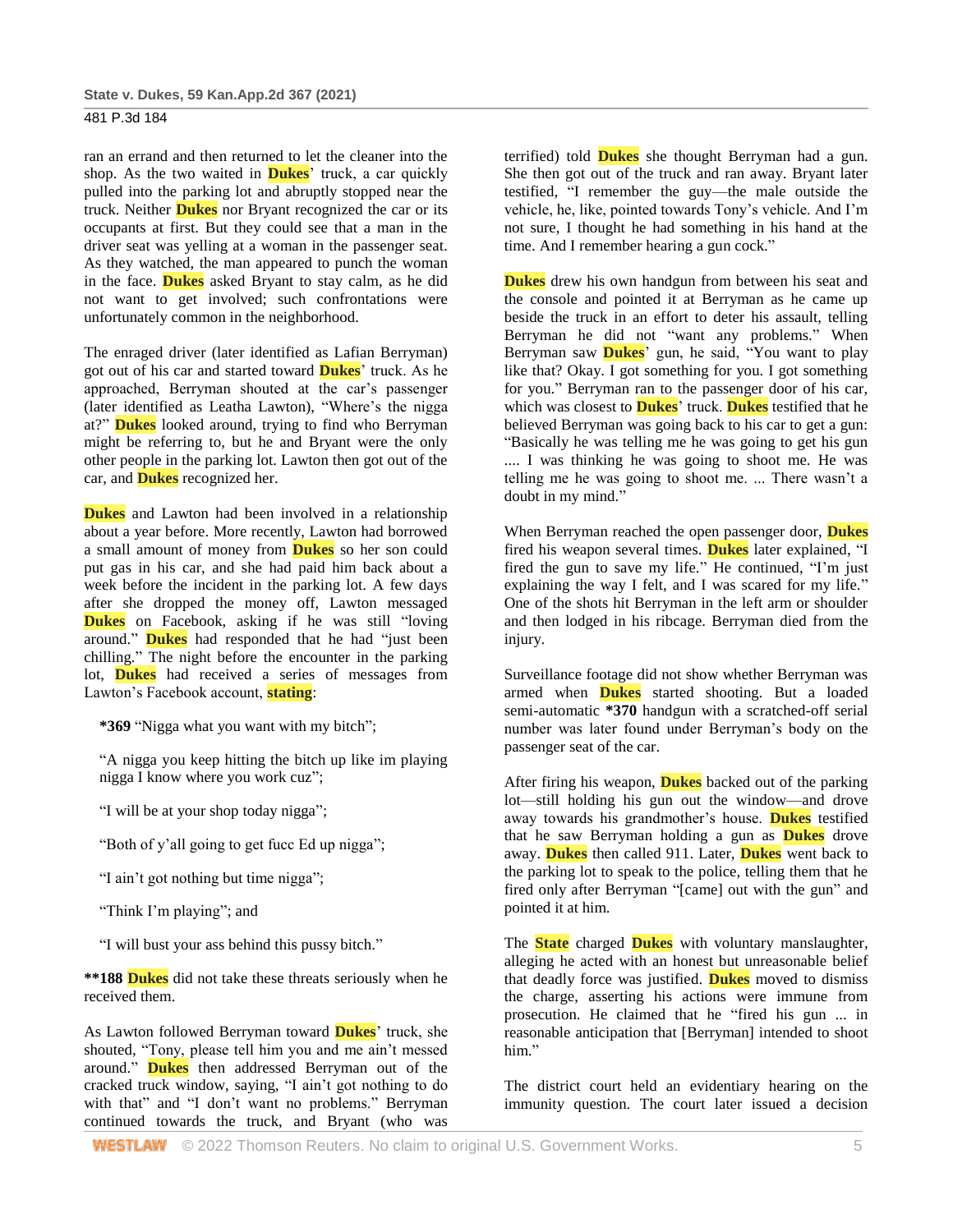explaining its findings of fact and conclusions of law. In its factual findings, the court noted that the evidence was "unpersuasive" as to whether Berryman was carrying a weapon when he first approached **Dukes**' truck; the surveillance footage did not conclusively demonstrate this point, and two 911-callers who observed the incident provided conflicting accounts. But the court found the evidence was "clear" that "a semi-automatic weapon was found in the passenger seat of [Berryman's] vehicle." And the court found it compelling that **Dukes** "stressed during his testimony that [Berryman] clearly said, 'I've got something for you', as he was running back towards his car where the gun was later found on the seat." Thus, the court found it "clear" that **Dukes** "had a subject[ive] belief that [Berryman] posed a danger to both [**Dukes**] and his passenger."

The court's decision then assessed the reasonableness of this belief. The court indicated that the **State** had to show probable cause "only that deploying deadly force *may* not have been justified." The court found the **State** met this burden, and thus **Dukes** was not immune from prosecution (though he was free to argue self-defense at trial).

**Dukes** filed a motion to reconsider, arguing the court applied the wrong standard in its ruling. **Dukes** argued that the **State** was required to establish by probable cause that **\*\*189** a reasonable person **\*371** *would not* have believed that deadly force was necessary under the circumstances, not that a reasonable person *may not* have believed such force was necessary. After reconsidering the caselaw on this point, the court agreed and granted **Dukes**' motion to dismiss.

Upon reconsideration, the court found that the "correct standard" for use-of-force immunity considers whether the **State** demonstrated "there was probable cause to believe that deadly force by [**Dukes**] *was* not justified." Applying this standard to the facts, the court underscored that the semi-automatic weapon was found on the passenger seat in Berryman's car. The court noted that the weapon was "found by [Berryman's] hand lying across the passenger seat as if he had dropped the gun once he was shot." And it observed that this was "clearly not the location of the gun" when Berryman and Lawton arrived at the parking lot because Lawton was in the passenger seat at the time.

Based on these observations and its previous factual findings, the district court concluded that "both [**Dukes**'] subjective belief and the objective reasonable person standard establish that [his] use of deadly force meets the requirement under [K.S.A. 2016 Supp. 21-5231.](http://www.westlaw.com/Link/Document/FullText?findType=L&pubNum=1001553&cite=KSSTS21-5231&originatingDoc=Ie37bdd206d5711eb94258f3a22fa6b9e&refType=LQ&originationContext=document&vr=3.0&rs=cblt1.0&transitionType=DocumentItem&contextData=(sc.Search))" The court therefore dismissed the case. The **State** appeals.

## DISCUSSION

**[1] [2]**Kansas' use-of-force immunity is defined by statute. See [K.S.A. 2020 Supp. 21-5220](http://www.westlaw.com/Link/Document/FullText?findType=L&pubNum=1001553&cite=KSSTS21-5220&originatingDoc=Ie37bdd206d5711eb94258f3a22fa6b9e&refType=LQ&originationContext=document&vr=3.0&rs=cblt1.0&transitionType=DocumentItem&contextData=(sc.Search)) through [K.S.A. 2020](http://www.westlaw.com/Link/Document/FullText?findType=L&pubNum=1001553&cite=KSSTS21-5231&originatingDoc=Ie37bdd206d5711eb94258f3a22fa6b9e&refType=LQ&originationContext=document&vr=3.0&rs=cblt1.0&transitionType=DocumentItem&contextData=(sc.Search))  [Supp. 21-5231.](http://www.westlaw.com/Link/Document/FullText?findType=L&pubNum=1001553&cite=KSSTS21-5231&originatingDoc=Ie37bdd206d5711eb94258f3a22fa6b9e&refType=LQ&originationContext=document&vr=3.0&rs=cblt1.0&transitionType=DocumentItem&contextData=(sc.Search)) [K.S.A. 2020 Supp. 21-5222\(b\)](http://www.westlaw.com/Link/Document/FullText?findType=L&pubNum=1001553&cite=KSSTS21-5222&originatingDoc=Ie37bdd206d5711eb94258f3a22fa6b9e&refType=SP&originationContext=document&vr=3.0&rs=cblt1.0&transitionType=DocumentItem&contextData=(sc.Search)#co_pp_a83b000018c76) **states** that a person is "justified in the use of deadly force" when he or she "reasonably believes that such use of deadly force is necessary to prevent imminent death or great bodily harm" to that person or to someone else. Courts have indicated that this statute includes both subjective and objective components. From a subjective standpoint, a defendant's use of force is justified only if he or she "sincerely believed it was necessary to kill to prevent imminent death or great bodily harm to the defendant or a third person." *[S](https://1.next.westlaw.com/Link/RelatedInformation/Flag?documentGuid=I978e96c0868811ea917493a0e993e9ad&transitionType=InlineKeyCiteFlags&originationContext=docHeaderFlag&Rank=2&ppcid=31ba2c1cab3b4d77a9a39c0696a5ef07&contextData=(sc.Search))tate v. Thomas*[, 311 Kan. 403, 410,](https://1.next.westlaw.com/Link/RelatedInformation/Flag?documentGuid=I978e96c0868811ea917493a0e993e9ad&transitionType=InlineKeyCiteFlags&originationContext=docHeaderFlag&Rank=2&ppcid=31ba2c1cab3b4d77a9a39c0696a5ef07&contextData=(sc.Search))  [462 P.3d 149 \(2020\).](http://www.westlaw.com/Link/Document/FullText?findType=Y&serNum=2050838344&pubNum=0000458&originatingDoc=Ie37bdd206d5711eb94258f3a22fa6b9e&refType=RP&fi=co_pp_sp_458_410&originationContext=document&vr=3.0&rs=cblt1.0&transitionType=DocumentItem&contextData=(sc.Search)#co_pp_sp_458_410) And objectively, the statutory justification only applies when "a reasonable person in the defendant's circumstances would have perceived the use of deadly force in self-defense **\*372** as necessary to prevent imminent death or great bodily harm." 311 [Kan. at 410-11, 462 P.3d 149.](http://www.westlaw.com/Link/Document/FullText?findType=Y&serNum=2050838344&pubNum=0000458&originatingDoc=Ie37bdd206d5711eb94258f3a22fa6b9e&refType=RP&fi=co_pp_sp_458_410&originationContext=document&vr=3.0&rs=cblt1.0&transitionType=DocumentItem&contextData=(sc.Search)#co_pp_sp_458_410)

**[3]**A person who is justified in the use of deadly force under [K.S.A. 2020 Supp. 21-5222\(b\)](http://www.westlaw.com/Link/Document/FullText?findType=L&pubNum=1001553&cite=KSSTS21-5222&originatingDoc=Ie37bdd206d5711eb94258f3a22fa6b9e&refType=SP&originationContext=document&vr=3.0&rs=cblt1.0&transitionType=DocumentItem&contextData=(sc.Search)#co_pp_a83b000018c76) (and whose conduct meets other statutory requirements) is "immune from criminal prosecution and civil action" for that act. [K.S.A.](http://www.westlaw.com/Link/Document/FullText?findType=L&pubNum=1001553&cite=KSSTS21-5231&originatingDoc=Ie37bdd206d5711eb94258f3a22fa6b9e&refType=SP&originationContext=document&vr=3.0&rs=cblt1.0&transitionType=DocumentItem&contextData=(sc.Search)#co_pp_8b3b0000958a4)  [2020 Supp. 21-5231\(a\).](http://www.westlaw.com/Link/Document/FullText?findType=L&pubNum=1001553&cite=KSSTS21-5231&originatingDoc=Ie37bdd206d5711eb94258f3a22fa6b9e&refType=SP&originationContext=document&vr=3.0&rs=cblt1.0&transitionType=DocumentItem&contextData=(sc.Search)#co_pp_8b3b0000958a4) This statutory framework thus provides an actor "true immunity" from suit. *[State](http://www.westlaw.com/Link/Document/FullText?findType=Y&serNum=2050838347&pubNum=0000458&originatingDoc=Ie37bdd206d5711eb94258f3a22fa6b9e&refType=RP&fi=co_pp_sp_458_424&originationContext=document&vr=3.0&rs=cblt1.0&transitionType=DocumentItem&contextData=(sc.Search)#co_pp_sp_458_424) v. Collins*[, 311 Kan. 418, 424, 461 P.3d 828 \(2020\).](http://www.westlaw.com/Link/Document/FullText?findType=Y&serNum=2050838347&pubNum=0000458&originatingDoc=Ie37bdd206d5711eb94258f3a22fa6b9e&refType=RP&fi=co_pp_sp_458_424&originationContext=document&vr=3.0&rs=cblt1.0&transitionType=DocumentItem&contextData=(sc.Search)#co_pp_sp_458_424) In other words, ["K.S.A. 2019 Supp. 21-5231](http://www.westlaw.com/Link/Document/FullText?findType=L&pubNum=1001553&cite=KSSTS21-5231&originatingDoc=Ie37bdd206d5711eb94258f3a22fa6b9e&refType=LQ&originationContext=document&vr=3.0&rs=cblt1.0&transitionType=DocumentItem&contextData=(sc.Search)) provides not only a defense to criminal liability, but also complete immunity from criminal prosecution" and civil actions. *[State](http://www.westlaw.com/Link/Document/FullText?findType=Y&serNum=2052771297&pubNum=0004645&originatingDoc=Ie37bdd206d5711eb94258f3a22fa6b9e&refType=RP&originationContext=document&vr=3.0&rs=cblt1.0&transitionType=DocumentItem&contextData=(sc.Search)) v. Phillips*, 312 Kan. ——, ——, 479 P.3d 176 (**2021**); see [K.S.A. 2020 Supp. 21-5231\(a\).](http://www.westlaw.com/Link/Document/FullText?findType=L&pubNum=1001553&cite=KSSTS21-5231&originatingDoc=Ie37bdd206d5711eb94258f3a22fa6b9e&refType=SP&originationContext=document&vr=3.0&rs=cblt1.0&transitionType=DocumentItem&contextData=(sc.Search)#co_pp_8b3b0000958a4) For this reason, the question of immunity should be addressed "at the early stages of the proceeding based on the evidentiary record submitted" by the parties at that time.  $312$  Kan. at —–, [479 P.3d 176.](http://www.westlaw.com/Link/Document/FullText?findType=Y&serNum=2052771297&pubNum=0004645&originatingDoc=Ie37bdd206d5711eb94258f3a22fa6b9e&refType=RP&originationContext=document&vr=3.0&rs=cblt1.0&transitionType=DocumentItem&contextData=(sc.Search)) And the district court must act as the gatekeeper to "insulate ... qualifying cases from continued prosecution and trial." [312 Kan. at ––––, 479 P.3d 176.](http://www.westlaw.com/Link/Document/FullText?findType=Y&serNum=2052771297&pubNum=0004645&originatingDoc=Ie37bdd206d5711eb94258f3a22fa6b9e&refType=RP&originationContext=document&vr=3.0&rs=cblt1.0&transitionType=DocumentItem&contextData=(sc.Search))

**[4] [5] [6]**In a series of recent opinions, the Kansas Supreme Court has outlined the process for determining whether immunity applies. See *Phillips*, 312 Kan. at —–, 479 [P.3d 176;](http://www.westlaw.com/Link/Document/FullText?findType=Y&serNum=2052771297&pubNum=0004645&originatingDoc=Ie37bdd206d5711eb94258f3a22fa6b9e&refType=RP&originationContext=document&vr=3.0&rs=cblt1.0&transitionType=DocumentItem&contextData=(sc.Search)) *Collins*[, 311 Kan. 418, 461 P.3d 828;](http://www.westlaw.com/Link/Document/FullText?findType=Y&serNum=2050838347&pubNum=0004645&originatingDoc=Ie37bdd206d5711eb94258f3a22fa6b9e&refType=RP&originationContext=document&vr=3.0&rs=cblt1.0&transitionType=DocumentItem&contextData=(sc.Search)) *[T](https://1.next.westlaw.com/Link/RelatedInformation/Flag?documentGuid=I978e96c0868811ea917493a0e993e9ad&transitionType=InlineKeyCiteFlags&originationContext=docHeaderFlag&Rank=2&ppcid=31ba2c1cab3b4d77a9a39c0696a5ef07&contextData=(sc.Search))homas*[, 311 Kan. 403, 462 P.3d 149;](https://1.next.westlaw.com/Link/RelatedInformation/Flag?documentGuid=I978e96c0868811ea917493a0e993e9ad&transitionType=InlineKeyCiteFlags&originationContext=docHeaderFlag&Rank=2&ppcid=31ba2c1cab3b4d77a9a39c0696a5ef07&contextData=(sc.Search)) *[State](https://1.next.westlaw.com/Link/RelatedInformation/Flag?documentGuid=Iac380380098211e7b984d2f99f0977c6&transitionType=InlineKeyCiteFlags&originationContext=docHeaderFlag&Rank=2&ppcid=31ba2c1cab3b4d77a9a39c0696a5ef07&contextData=(sc.Search)) v. Hardy*[, 305 Kan. 1001, 390 P.3d 30](http://www.westlaw.com/Link/Document/FullText?findType=Y&serNum=2041235268&pubNum=0004645&originatingDoc=Ie37bdd206d5711eb94258f3a22fa6b9e&refType=RP&originationContext=document&vr=3.0&rs=cblt1.0&transitionType=DocumentItem&contextData=(sc.Search)) (2017). After a defendant in a criminal case files a motion requesting immunity under [K.S.A. 2020 Supp. 21-5231,](http://www.westlaw.com/Link/Document/FullText?findType=L&pubNum=1001553&cite=KSSTS21-5231&originatingDoc=Ie37bdd206d5711eb94258f3a22fa6b9e&refType=LQ&originationContext=document&vr=3.0&rs=cblt1.0&transitionType=DocumentItem&contextData=(sc.Search)) the **State**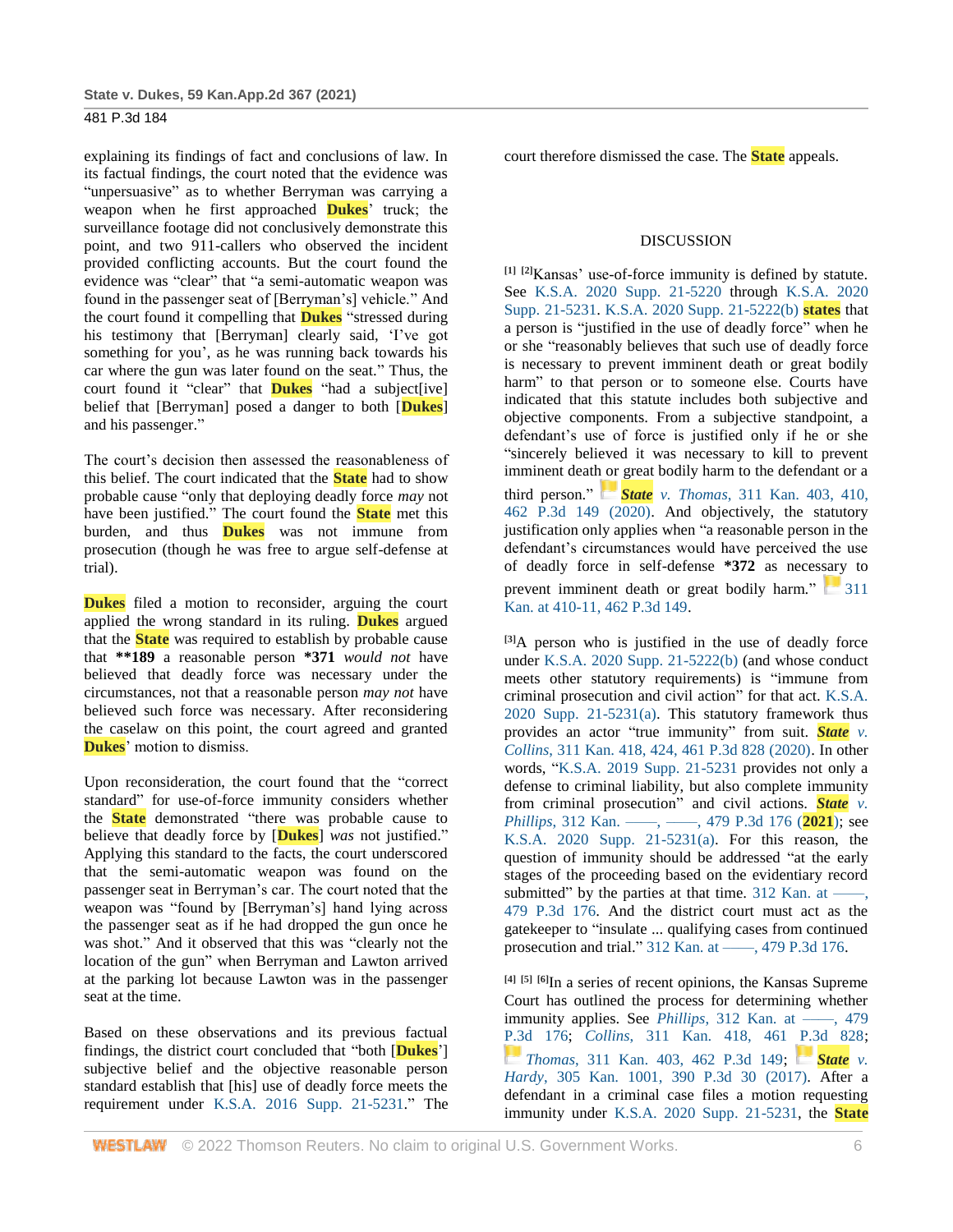must "come forward with evidence" to show probable cause "that the defendant's use of force was not statutorily justified." *Phillips*, 312 Kan. at —–, 479 P.3d [176.](http://www.westlaw.com/Link/Document/FullText?findType=Y&serNum=2052771297&pubNum=0004645&originatingDoc=Ie37bdd206d5711eb94258f3a22fa6b9e&refType=RP&originationContext=document&vr=3.0&rs=cblt1.0&transitionType=DocumentItem&contextData=(sc.Search)) In doing so, the **State** must convince the district court that the evidence is "sufficient for a person of ordinary prudence and caution to conscientiously entertain a reasonable belief of [the] defendant's guilt despite the claim of justified use-of-force immunity." [312](http://www.westlaw.com/Link/Document/FullText?findType=Y&serNum=2052771297&pubNum=0004645&originatingDoc=Ie37bdd206d5711eb94258f3a22fa6b9e&refType=RP&originationContext=document&vr=3.0&rs=cblt1.0&transitionType=DocumentItem&contextData=(sc.Search))  Kan. —–, Syl. ¶ 3, 479 P.3d 176. Practically speaking, this means that the **State** must show probable cause that "(1) the defendant did not honestly believe the use of force was necessary" or **\*\*190** "(2) a reasonable person would not believe the use of force was necessary under the circumstances." [312 Kan. ––––, Syl. ¶ 4, 479 P.3d](http://www.westlaw.com/Link/Document/FullText?findType=Y&serNum=2052771297&pubNum=0004645&originatingDoc=Ie37bdd206d5711eb94258f3a22fa6b9e&refType=RP&originationContext=document&vr=3.0&rs=cblt1.0&transitionType=DocumentItem&contextData=(sc.Search))  [176.](http://www.westlaw.com/Link/Document/FullText?findType=Y&serNum=2052771297&pubNum=0004645&originatingDoc=Ie37bdd206d5711eb94258f3a22fa6b9e&refType=RP&originationContext=document&vr=3.0&rs=cblt1.0&transitionType=DocumentItem&contextData=(sc.Search)) The **State** may also overcome a defendant's request for immunity by demonstrating that the defendant was the initial aggressor as defined in [K.S.A. 2020 Supp. 21-5226](http://www.westlaw.com/Link/Document/FullText?findType=L&pubNum=1001553&cite=KSSTS21-5226&originatingDoc=Ie37bdd206d5711eb94258f3a22fa6b9e&refType=LQ&originationContext=document&vr=3.0&rs=cblt1.0&transitionType=DocumentItem&contextData=(sc.Search)) and thus provoked the use of force. See  $312$  Kan. – [Syl. ¶ 5, 479 P.3d 176.](http://www.westlaw.com/Link/Document/FullText?findType=Y&serNum=2052771297&pubNum=0004645&originatingDoc=Ie37bdd206d5711eb94258f3a22fa6b9e&refType=RP&originationContext=document&vr=3.0&rs=cblt1.0&transitionType=DocumentItem&contextData=(sc.Search))

**\*373 [7] [8] [9]**The district court—the gatekeeper who determines whether the case may proceed beyond the request for immunity—must "consider the totality of the circumstances, weigh the evidence before it without deference to the **State**, and determine whether the **State** has carried its burden to establish probable cause that the [person's] use of force was not statutorily justified." *[H](https://1.next.westlaw.com/Link/RelatedInformation/Flag?documentGuid=Iac380380098211e7b984d2f99f0977c6&transitionType=InlineKeyCiteFlags&originationContext=docHeaderFlag&Rank=2&ppcid=31ba2c1cab3b4d77a9a39c0696a5ef07&contextData=(sc.Search))ardy*[, 305 Kan. at 1011, 390 P.3d 30.](https://1.next.westlaw.com/Link/RelatedInformation/Flag?documentGuid=Iac380380098211e7b984d2f99f0977c6&transitionType=InlineKeyCiteFlags&originationContext=docHeaderFlag&Rank=2&ppcid=31ba2c1cab3b4d77a9a39c0696a5ef07&contextData=(sc.Search)) As with any probable-cause analysis, this process involves two steps. First, the district court must make findings of fact based on the evidence presented at the hearing and the parties' stipulations. *Collins*[, 311 Kan. at 425, 461 P.3d 828;](http://www.westlaw.com/Link/Document/FullText?findType=Y&serNum=2050838347&pubNum=0000458&originatingDoc=Ie37bdd206d5711eb94258f3a22fa6b9e&refType=RP&fi=co_pp_sp_458_425&originationContext=document&vr=3.0&rs=cblt1.0&transitionType=DocumentItem&contextData=(sc.Search)#co_pp_sp_458_425) *[T](https://1.next.westlaw.com/Link/RelatedInformation/Flag?documentGuid=I978e96c0868811ea917493a0e993e9ad&transitionType=InlineKeyCiteFlags&originationContext=docHeaderFlag&Rank=2&ppcid=31ba2c1cab3b4d77a9a39c0696a5ef07&contextData=(sc.Search))homas*[, 311 Kan. at 413, 462 P.3d 149.](https://1.next.westlaw.com/Link/RelatedInformation/Flag?documentGuid=I978e96c0868811ea917493a0e993e9ad&transitionType=InlineKeyCiteFlags&originationContext=docHeaderFlag&Rank=2&ppcid=31ba2c1cab3b4d77a9a39c0696a5ef07&contextData=(sc.Search)) Second, the district court must draw a legal conclusion, based on the totality of the circumstances, as to whether the **State** has met its burden to show the case should go forward. *Collins*[, 311 Kan. at 425, 461 P.3d 828;](http://www.westlaw.com/Link/Document/FullText?findType=Y&serNum=2050838347&pubNum=0000458&originatingDoc=Ie37bdd206d5711eb94258f3a22fa6b9e&refType=RP&fi=co_pp_sp_458_425&originationContext=document&vr=3.0&rs=cblt1.0&transitionType=DocumentItem&contextData=(sc.Search)#co_pp_sp_458_425) *[Thomas](https://1.next.westlaw.com/Link/RelatedInformation/Flag?documentGuid=I978e96c0868811ea917493a0e993e9ad&transitionType=InlineKeyCiteFlags&originationContext=docHeaderFlag&Rank=2&ppcid=31ba2c1cab3b4d77a9a39c0696a5ef07&contextData=(sc.Search))*, 311 [Kan. at 413, 462 P.3d 149.](http://www.westlaw.com/Link/Document/FullText?findType=Y&serNum=2050838344&pubNum=0000458&originatingDoc=Ie37bdd206d5711eb94258f3a22fa6b9e&refType=RP&fi=co_pp_sp_458_413&originationContext=document&vr=3.0&rs=cblt1.0&transitionType=DocumentItem&contextData=(sc.Search)#co_pp_sp_458_413) Though the district court need not make particularized findings on the record regarding its analysis, the record must nevertheless demonstrate that the court "not only recognized but also applied the appropriate legal standard." *Phillips*[, 312 Kan. ––––, Syl.](http://www.westlaw.com/Link/Document/FullText?findType=Y&serNum=2052771297&pubNum=0004645&originatingDoc=Ie37bdd206d5711eb94258f3a22fa6b9e&refType=RP&originationContext=document&vr=3.0&rs=cblt1.0&transitionType=DocumentItem&contextData=(sc.Search))  [¶ 6, 479 P.3d 176.](http://www.westlaw.com/Link/Document/FullText?findType=Y&serNum=2052771297&pubNum=0004645&originatingDoc=Ie37bdd206d5711eb94258f3a22fa6b9e&refType=RP&originationContext=document&vr=3.0&rs=cblt1.0&transitionType=DocumentItem&contextData=(sc.Search))

**[10] [11] [12]**Appellate courts review the factual findings underlying a district court's ruling on use-of-force immunity for substantial competent evidence, deferring to those findings if they are supported by legal and relevant evidence in the record. See 312 Kan. at ——, 479 P.3d [176;](http://www.westlaw.com/Link/Document/FullText?findType=Y&serNum=2052771297&pubNum=0004645&originatingDoc=Ie37bdd206d5711eb94258f3a22fa6b9e&refType=RP&originationContext=document&vr=3.0&rs=cblt1.0&transitionType=DocumentItem&contextData=(sc.Search)) *State v. Macomber*[, 309 Kan. 907, 916, 441 P.3d](http://www.westlaw.com/Link/Document/FullText?findType=Y&serNum=2048297124&pubNum=0000458&originatingDoc=Ie37bdd206d5711eb94258f3a22fa6b9e&refType=RP&fi=co_pp_sp_458_916&originationContext=document&vr=3.0&rs=cblt1.0&transitionType=DocumentItem&contextData=(sc.Search)#co_pp_sp_458_916)  [479,](http://www.westlaw.com/Link/Document/FullText?findType=Y&serNum=2048297124&pubNum=0000458&originatingDoc=Ie37bdd206d5711eb94258f3a22fa6b9e&refType=RP&fi=co_pp_sp_458_916&originationContext=document&vr=3.0&rs=cblt1.0&transitionType=DocumentItem&contextData=(sc.Search)#co_pp_sp_458_916) *cert. denied* —– U.S. —–, 140 S. Ct. 319, 205 [L.Ed.2d 189 \(2019\).](http://www.westlaw.com/Link/Document/FullText?findType=Y&serNum=2049350923&pubNum=0000708&originatingDoc=Ie37bdd206d5711eb94258f3a22fa6b9e&refType=RP&originationContext=document&vr=3.0&rs=cblt1.0&transitionType=DocumentItem&contextData=(sc.Search)) We do not reweigh conflicting evidence or second-guess a district court's credibility assessments. *[H](https://1.next.westlaw.com/Link/RelatedInformation/Flag?documentGuid=Iac380380098211e7b984d2f99f0977c6&transitionType=InlineKeyCiteFlags&originationContext=docHeaderFlag&Rank=2&ppcid=31ba2c1cab3b4d77a9a39c0696a5ef07&contextData=(sc.Search))ardy*[, 305 Kan. 1001, Syl. ¶ 5, 390 P.3d](https://1.next.westlaw.com/Link/RelatedInformation/Flag?documentGuid=Iac380380098211e7b984d2f99f0977c6&transitionType=InlineKeyCiteFlags&originationContext=docHeaderFlag&Rank=2&ppcid=31ba2c1cab3b4d77a9a39c0696a5ef07&contextData=(sc.Search))  [30.](http://www.westlaw.com/Link/Document/FullText?findType=Y&serNum=2041235268&pubNum=0004645&originatingDoc=Ie37bdd206d5711eb94258f3a22fa6b9e&refType=RP&originationContext=document&vr=3.0&rs=cblt1.0&transitionType=DocumentItem&contextData=(sc.Search)) And we review the district court's ultimate legal conclusion—whether immunity applies—de novo. *Phillips*, 312 Kan. at —–, 479 P.3d 176.

The **State** argues that the district court deviated from its prescribed gatekeeper role in two respects. The **State** claims that the district court applied the wrong legal standard when it ultimately granted **Dukes**' request for immunity and effectively required a greater showing by the **State** than what probable cause demands. The **State** also claims that one of the district court's factual findings was not supported by evidence in the record and that this finding essentially undermined the district court's perception of the other evidence. For the reasons we discuss here, we are not persuaded by either argument.

**\*374** The **State** first asserts that the district court applied the wrong legal standard in its final immunity ruling. The **State** does not dispute the district court's finding that **Dukes** personally believed his use of deadly force was necessary under the circumstances. But it challenges the standard the district court applied to determine whether **Dukes**' beliefs were objectively reasonable. Specifically, the **State** argues it was only required to show probable cause that a reasonable person would believe that **Dukes**' use of deadly force *may not have been* justified (as the district court initially found)—not, as the court later ruled, that **Dukes**' conduct *was not* justified. And alternatively, the **State** argues that the difference in the two phrases—"may not have been justified" versus "was not justified"—is semantic at best and thus should not have resulted in a different result during the court's reconsideration of the facts.

**[13]**These arguments are wide of the mark. As a starting point, the standard the district court applied during its reconsideration of **Dukes**' request for immunity—whether the **State** showed a reasonable person would believe **Dukes**' use of deadly force "was not justified"—is the standard set forth in Kansas Supreme Court caselaw. See *Phillips*, 312 Kan. —–, Syl. [¶ 1, 479 P.3d 176;](http://www.westlaw.com/Link/Document/FullText?findType=Y&serNum=2052771297&pubNum=0004645&originatingDoc=Ie37bdd206d5711eb94258f3a22fa6b9e&refType=RP&originationContext=document&vr=3.0&rs=cblt1.0&transitionType=DocumentItem&contextData=(sc.Search)) *Collins*[, 311 Kan. 418, Syl. ¶ 1, 461](http://www.westlaw.com/Link/Document/FullText?findType=Y&serNum=2050838347&pubNum=0004645&originatingDoc=Ie37bdd206d5711eb94258f3a22fa6b9e&refType=RP&originationContext=document&vr=3.0&rs=cblt1.0&transitionType=DocumentItem&contextData=(sc.Search))  [P.3d 828;](http://www.westlaw.com/Link/Document/FullText?findType=Y&serNum=2050838347&pubNum=0004645&originatingDoc=Ie37bdd206d5711eb94258f3a22fa6b9e&refType=RP&originationContext=document&vr=3.0&rs=cblt1.0&transitionType=DocumentItem&contextData=(sc.Search)) *[T](https://1.next.westlaw.com/Link/RelatedInformation/Flag?documentGuid=I978e96c0868811ea917493a0e993e9ad&transitionType=InlineKeyCiteFlags&originationContext=docHeaderFlag&Rank=2&ppcid=31ba2c1cab3b4d77a9a39c0696a5ef07&contextData=(sc.Search))homas*[, 311 Kan. 403, Syl. ¶ 1, 462 P.3d](https://1.next.westlaw.com/Link/RelatedInformation/Flag?documentGuid=I978e96c0868811ea917493a0e993e9ad&transitionType=InlineKeyCiteFlags&originationContext=docHeaderFlag&Rank=2&ppcid=31ba2c1cab3b4d77a9a39c0696a5ef07&contextData=(sc.Search))  [149;](http://www.westlaw.com/Link/Document/FullText?findType=Y&serNum=2050838344&pubNum=0004645&originatingDoc=Ie37bdd206d5711eb94258f3a22fa6b9e&refType=RP&originationContext=document&vr=3.0&rs=cblt1.0&transitionType=DocumentItem&contextData=(sc.Search)) *[H](https://1.next.westlaw.com/Link/RelatedInformation/Flag?documentGuid=Iac380380098211e7b984d2f99f0977c6&transitionType=InlineKeyCiteFlags&originationContext=docHeaderFlag&Rank=2&ppcid=31ba2c1cab3b4d77a9a39c0696a5ef07&contextData=(sc.Search))ardy*[, 305 Kan. 1001, Syl. ¶ 1, 390 P.3d 30](https://1.next.westlaw.com/Link/RelatedInformation/Flag?documentGuid=Iac380380098211e7b984d2f99f0977c6&transitionType=InlineKeyCiteFlags&originationContext=docHeaderFlag&Rank=2&ppcid=31ba2c1cab3b4d77a9a39c0696a5ef07&contextData=(sc.Search)) **\*\*191** (all indicating the **State** must prove the use of force "was not statutorily justified"). The **State** acknowledges as much in its brief. Thus, the district court set forth the correct legal standard when it reconsidered its immunity decision.

As the district court explained in its reconsideration decision, the standard it applied initially—whether the use of force "may not have been justified"—was based on a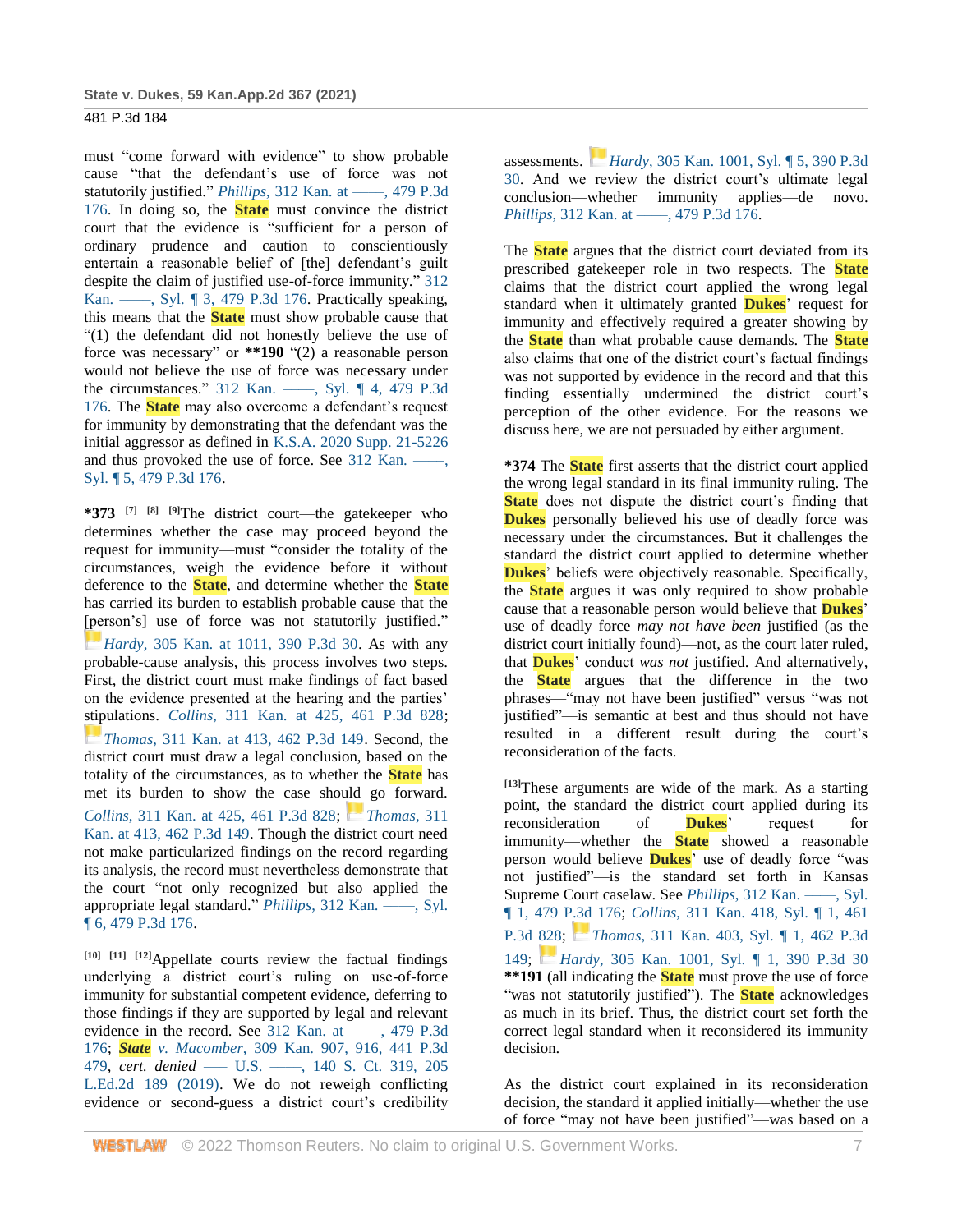phrase from this court's decision in *State [v. Collins](http://www.westlaw.com/Link/Document/FullText?findType=Y&serNum=2045075394&pubNum=0004645&originatingDoc=Ie37bdd206d5711eb94258f3a22fa6b9e&refType=RP&originationContext=document&vr=3.0&rs=cblt1.0&transitionType=DocumentItem&contextData=(sc.Search))*, 56 [Kan. App. 2d 140, 425 P.3d 630 \(2018\),](http://www.westlaw.com/Link/Document/FullText?findType=Y&serNum=2045075394&pubNum=0004645&originatingDoc=Ie37bdd206d5711eb94258f3a22fa6b9e&refType=RP&originationContext=document&vr=3.0&rs=cblt1.0&transitionType=DocumentItem&contextData=(sc.Search)) that was taken out of context. The **State** argues that this phrase means the same thing as "was not justified" because the **State** was merely required to show probable cause to believe **Dukes**' use of deadly force did not meet the definition in [K.S.A. 2020 Supp. 21-5222\(b\).](http://www.westlaw.com/Link/Document/FullText?findType=L&pubNum=1001553&cite=KSSTS21-5222&originatingDoc=Ie37bdd206d5711eb94258f3a22fa6b9e&refType=SP&originationContext=document&vr=3.0&rs=cblt1.0&transitionType=DocumentItem&contextData=(sc.Search)#co_pp_a83b000018c76) But we disagree. As the district court here acknowledged, the first standard it applied—whether the use of force "may not have been justified"—caused the court to analyze the evidence differently than it did under the standard articulated by the Kansas Supreme Court. Accord **\*375** *Phillips*[, 312 Kan.](http://www.westlaw.com/Link/Document/FullText?findType=Y&serNum=2052771297&pubNum=0004645&originatingDoc=Ie37bdd206d5711eb94258f3a22fa6b9e&refType=RP&originationContext=document&vr=3.0&rs=cblt1.0&transitionType=DocumentItem&contextData=(sc.Search))  [at ––––, 479 P.3d 176](http://www.westlaw.com/Link/Document/FullText?findType=Y&serNum=2052771297&pubNum=0004645&originatingDoc=Ie37bdd206d5711eb94258f3a22fa6b9e&refType=RP&originationContext=document&vr=3.0&rs=cblt1.0&transitionType=DocumentItem&contextData=(sc.Search)) (emphasizing that the district court must recognize and apply the correct legal standard).

The **State's** attempt to equate these two phrases is belied by its alternative argument—that the standard the district court ultimately applied (requiring a showing that the use of deadly force "was not justified") elevated the **State's** burden of proof beyond probable cause. This argument, too, is without merit. Indeed, the Kansas Supreme Court effectively rejected it in *[H](https://1.next.westlaw.com/Link/RelatedInformation/Flag?documentGuid=Iac380380098211e7b984d2f99f0977c6&transitionType=InlineKeyCiteFlags&originationContext=docHeaderFlag&Rank=2&ppcid=31ba2c1cab3b4d77a9a39c0696a5ef07&contextData=(sc.Search))ardy*, 305 Kan. at 1011-12, 390 [P.3d 30,](http://www.westlaw.com/Link/Document/FullText?findType=Y&serNum=2041235268&pubNum=0000458&originatingDoc=Ie37bdd206d5711eb94258f3a22fa6b9e&refType=RP&fi=co_pp_sp_458_1011&originationContext=document&vr=3.0&rs=cblt1.0&transitionType=DocumentItem&contextData=(sc.Search)#co_pp_sp_458_1011) when the court articulated the appropriate standard in use-of-force immunity, and we are bound by that precedent. See *[S](https://1.next.westlaw.com/Link/RelatedInformation/Flag?documentGuid=I4c630b7010f911e7b984d2f99f0977c6&transitionType=InlineKeyCiteFlags&originationContext=docHeaderFlag&Rank=2&ppcid=31ba2c1cab3b4d77a9a39c0696a5ef07&contextData=(sc.Search))tate v. Rodriguez*[, 305 Kan. 1139,](https://1.next.westlaw.com/Link/RelatedInformation/Flag?documentGuid=I4c630b7010f911e7b984d2f99f0977c6&transitionType=InlineKeyCiteFlags&originationContext=docHeaderFlag&Rank=2&ppcid=31ba2c1cab3b4d77a9a39c0696a5ef07&contextData=(sc.Search))  [1144, 390 P.3d 903 \(2017\).](http://www.westlaw.com/Link/Document/FullText?findType=Y&serNum=2041306093&pubNum=0000458&originatingDoc=Ie37bdd206d5711eb94258f3a22fa6b9e&refType=RP&fi=co_pp_sp_458_1144&originationContext=document&vr=3.0&rs=cblt1.0&transitionType=DocumentItem&contextData=(sc.Search)#co_pp_sp_458_1144) But the **State's** argument is also unpersuasive because the **State's** burden when faced with a request for immunity, as explained by Kansas Supreme Court caselaw, is consistent with other pretrial probable-cause assessments.

**[14] [15]**During a preliminary hearing in a criminal case, the **State** is not required to prove the elements of the crime charged beyond a reasonable doubt. Instead, the **State** must convince the court that the evidence is "sufficient to cause a person of ordinary prudence and caution to conscientiously entertain a reasonable belief of the accused's guilt." *[S](https://1.next.westlaw.com/Link/RelatedInformation/Flag?documentGuid=I6e871256f56811d98ac8f235252e36df&transitionType=InlineKeyCiteFlags&originationContext=docHeaderFlag&Rank=2&ppcid=31ba2c1cab3b4d77a9a39c0696a5ef07&contextData=(sc.Search))tate v. Huser*[, 265 Kan. 228, 230,](https://1.next.westlaw.com/Link/RelatedInformation/Flag?documentGuid=I6e871256f56811d98ac8f235252e36df&transitionType=InlineKeyCiteFlags&originationContext=docHeaderFlag&Rank=2&ppcid=31ba2c1cab3b4d77a9a39c0696a5ef07&contextData=(sc.Search))  [959 P.2d 908 \(1998\).](http://www.westlaw.com/Link/Document/FullText?findType=Y&serNum=1998116080&pubNum=0000458&originatingDoc=Ie37bdd206d5711eb94258f3a22fa6b9e&refType=RP&fi=co_pp_sp_458_230&originationContext=document&vr=3.0&rs=cblt1.0&transitionType=DocumentItem&contextData=(sc.Search)#co_pp_sp_458_230) Likewise, when a defendant requests immunity under [K.S.A. 2020 Supp. 21-5231,](http://www.westlaw.com/Link/Document/FullText?findType=L&pubNum=1001553&cite=KSSTS21-5231&originatingDoc=Ie37bdd206d5711eb94258f3a22fa6b9e&refType=LQ&originationContext=document&vr=3.0&rs=cblt1.0&transitionType=DocumentItem&contextData=(sc.Search)) the **State** is not required to provide a level of proof necessary to sustain a criminal conviction. Rather, the **State** must show that a person of ordinary prudence and caution would not believe the use of force was necessary to protect the defendant or another person from a qualifying injury. See, e.g., *Macomber*[, 309 Kan. at 917-18, 441 P.3d](http://www.westlaw.com/Link/Document/FullText?findType=Y&serNum=2048297124&pubNum=0000458&originatingDoc=Ie37bdd206d5711eb94258f3a22fa6b9e&refType=RP&fi=co_pp_sp_458_917&originationContext=document&vr=3.0&rs=cblt1.0&transitionType=DocumentItem&contextData=(sc.Search)#co_pp_sp_458_917)  [479](http://www.westlaw.com/Link/Document/FullText?findType=Y&serNum=2048297124&pubNum=0000458&originatingDoc=Ie37bdd206d5711eb94258f3a22fa6b9e&refType=RP&fi=co_pp_sp_458_917&originationContext=document&vr=3.0&rs=cblt1.0&transitionType=DocumentItem&contextData=(sc.Search)#co_pp_sp_458_917) (affirming the district court's ruling that there was "probable cause that Macomber's use of deadly force was not statutorily justified"). The district court applied this standard here.

**[16]**Finally, the **State** argues that even if the district court applied the correct legal standard, its ruling relied on a factual finding that was not supported by the evidence at the hearing. The **State** points out that though **Dukes** initially told the police that Berryman had a gun when he first approached **Dukes**' truck, **Dukes** acknowledged at the hearing that he probably did not. Both decisions by the district court described **Dukes**' changing account as **\*376** "waffl[ing]" on whether Berryman initially had a gun. The **State** argues that this description was contrary to the record and infected the court's remaining findings, some of which relied on **Dukes**' description of his fear and motivation for shooting when he did. The **State** argues that the court should have inferred from **Dukes**' changing accounts that **Dukes** was the "initial aggressor" and thus not entitled to immunity.

The district court found the evidence conflicted as to whether Berryman had a gun when he first approached **Dukes**' truck, noting that two witnesses had reported Berryman was carrying a gun at that point and one other witness did not. The court also noted that **Dukes**' description when he originally reported the incident to the police was different from his testimony at the hearing. But the court found it was unnecessary to resolve this conflict because **Dukes**' actions were justified **\*\*192** in light of Berryman's subsequent conduct.

In particular, the court found that Berryman had a semi-automatic weapon within reach (under him on the passenger seat) when he returned to his car. The district court found that this evidence and a reasonable inference therefrom—Berryman had purposefully retrieved the gun since Lawton was in the passenger seat when Berryman drove into the parking lot—combined with **Dukes**' testimony that he believed Berryman was retrieving a gun with the intent to shoot him and that **Dukes** saw Berryman with a gun when **Dukes** drove away, were sufficient to convince a reasonable person that **Dukes** acted with a reasonable belief that his life was in danger.

Having reviewed the transcript of the evidentiary hearing, we conclude there is evidence in the record that supports the district court's finding that **Dukes** "waffled"—i.e., vacillated or flip-flopped—in his account of whether Berryman had a gun when he first approached **Dukes**' truck. See Merriam-Webster.com, https://www.merriamwebster.com/dictionary/waffle (online ed. **2021**). As the district court indicated, **Dukes** initially told the police that Berryman carried a gun when he came toward the truck, but at the hearing **Dukes stated** he thought he saw Berryman with a gun when **Dukes** was driving out of the parking lot. The **State** places too fine a point on the district court's use of the verb "waffled" (instead of using a word like "altered"), especially since the **\*377 State** did not correct the court when it used the same language in its initial denial of **Dukes**' request for